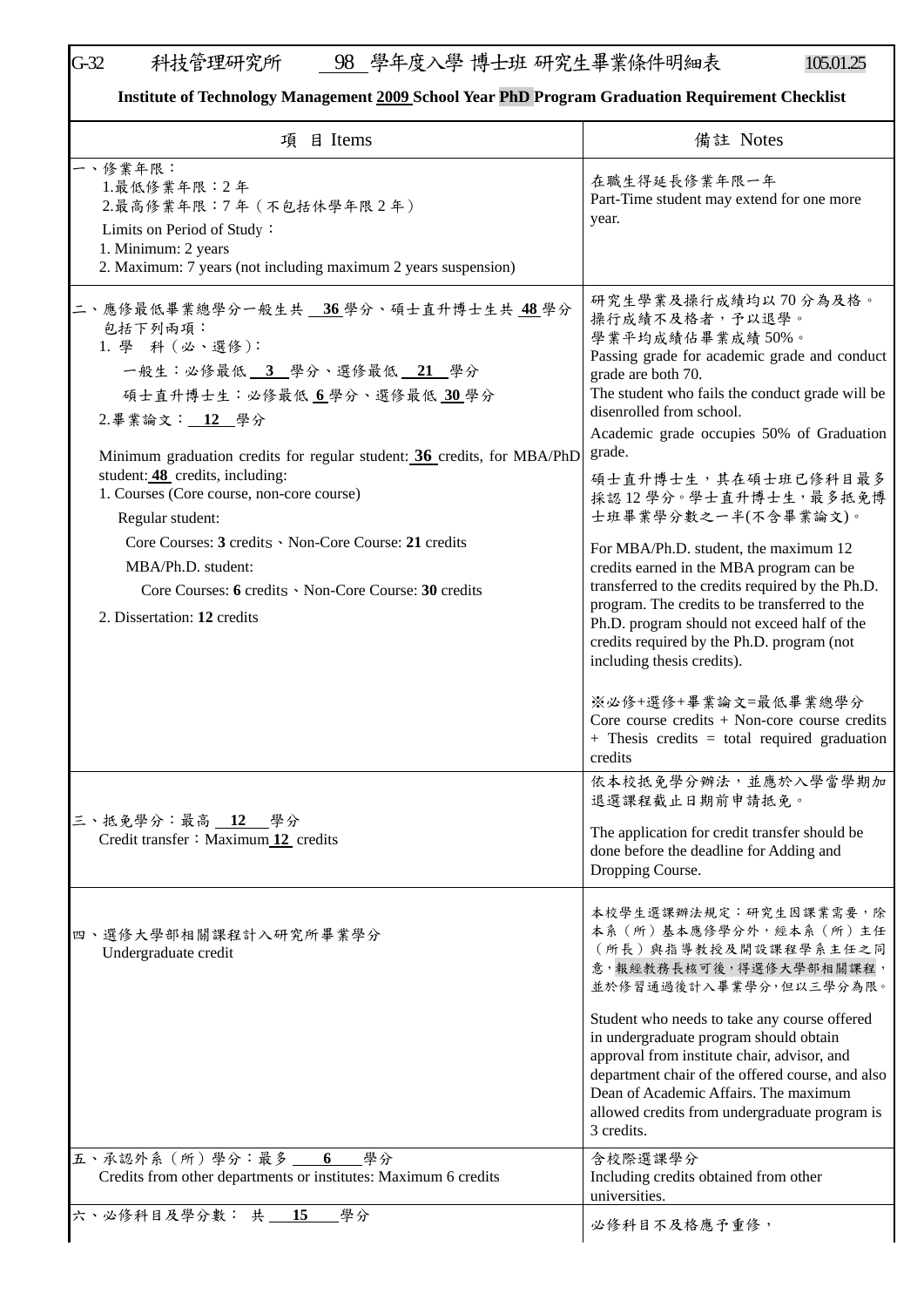| N <sub>0</sub>                                                                                                                                                               | 科目名稱                                                                                                                  | 學分數                                                                                                                                            | 必修科目未修滿不得畢業。<br>The student who fails the core course shall retake                                                                        |
|------------------------------------------------------------------------------------------------------------------------------------------------------------------------------|-----------------------------------------------------------------------------------------------------------------------|------------------------------------------------------------------------------------------------------------------------------------------------|-------------------------------------------------------------------------------------------------------------------------------------------|
| $\mathbf{1}$                                                                                                                                                                 | 科技管理專題研討(一)                                                                                                           | $\boldsymbol{0}$                                                                                                                               | the core course. Student is not allowed to                                                                                                |
| 2                                                                                                                                                                            | 科技管理專題研討(二)                                                                                                           | 0                                                                                                                                              | graduate if the required core courses are not                                                                                             |
| 3                                                                                                                                                                            | 科技管理專題研討(三)                                                                                                           | 0                                                                                                                                              | completed.                                                                                                                                |
| 4                                                                                                                                                                            | 科技管理專題研討(四)                                                                                                           | 0                                                                                                                                              |                                                                                                                                           |
| $\star$ 5                                                                                                                                                                    | 社會科學進階研究方法                                                                                                            | 3                                                                                                                                              |                                                                                                                                           |
| $\star$ 6                                                                                                                                                                    | 數量方法                                                                                                                  | 3                                                                                                                                              |                                                                                                                                           |
|                                                                                                                                                                              | ★表二科必修至少選一科之課程                                                                                                        |                                                                                                                                                |                                                                                                                                           |
| 8                                                                                                                                                                            | 畢業論文                                                                                                                  | 12                                                                                                                                             |                                                                                                                                           |
|                                                                                                                                                                              | Core course and credits: $15$ credits                                                                                 |                                                                                                                                                |                                                                                                                                           |
| N <sub>0</sub>                                                                                                                                                               | Courses                                                                                                               | Credits                                                                                                                                        |                                                                                                                                           |
| $\mathbf{1}$                                                                                                                                                                 | Special Topics of Technology Management (I)                                                                           | $\bf{0}$                                                                                                                                       |                                                                                                                                           |
| 2                                                                                                                                                                            | Special Topics of Technology Management (II)                                                                          | 0                                                                                                                                              |                                                                                                                                           |
| 3                                                                                                                                                                            | Special Topics of Technology Management (III)                                                                         | 0                                                                                                                                              |                                                                                                                                           |
| 4                                                                                                                                                                            | Special Topics of Technology Management (IV)                                                                          | 0                                                                                                                                              |                                                                                                                                           |
| $\star$ 5                                                                                                                                                                    | Advanced Research Methods for Social Science                                                                          | 3                                                                                                                                              |                                                                                                                                           |
| $\star$ 6                                                                                                                                                                    | <b>Quantitative Methods</b>                                                                                           | 3                                                                                                                                              |                                                                                                                                           |
|                                                                                                                                                                              | $\star$ choose at least one course.                                                                                   |                                                                                                                                                |                                                                                                                                           |
| 8                                                                                                                                                                            | Dissertation                                                                                                          | 12                                                                                                                                             |                                                                                                                                           |
| 1.<br>2.<br>八、博士班研究生考核:<br>博士班研究生於入學後第一學年結束前,應經系(所)主任之同意<br>商請指導教授。<br>Ph.D. thesis advisory:<br>The Ph.D. students shall choose a faculty member of the institute as thesis |                                                                                                                       | 未於規定期限內商請指導教授者, 勒令休學<br>一學期。<br>The student who fails to choose an advisor<br>before the above deadline will be suspended<br>for one semester. |                                                                                                                                           |
|                                                                                                                                                                              | advisor and get approved by ITM Chair before the end of the first school<br>year.                                     |                                                                                                                                                |                                                                                                                                           |
|                                                                                                                                                                              | 九、博士候選人資格考核:                                                                                                          |                                                                                                                                                | 博士候選人資格考核不合格者,不得提出論                                                                                                                       |
|                                                                                                                                                                              | 1. 研究生於註冊修課兩學期後,經由指導教授同意,得向本所申請參加<br>資格考。                                                                             |                                                                                                                                                | 文考試,經重考一次仍不合格者,予以退學。<br>The student who fails the Ph.D. qualifying                                                                        |
|                                                                                                                                                                              | 2. 由本所所務會議決定考試科目命題委員及命題方式,每一考試科目命<br>題委員應至少為兩人,命題委員中至少一位為本所教授。                                                        |                                                                                                                                                | examination is not allowed to apply for the<br>Ph.D. Degree Examination. The student who<br>fails the second Ph.D. qualifying examination |
|                                                                                                                                                                              | 3. 博士班研究生應於註冊三年內通過資格考試,若有特殊狀況,經所務<br>會議通過後得延長一年。於通過資格考試後,取得博士候選人資格。                                                   |                                                                                                                                                | will be disenrolled from school.                                                                                                          |
|                                                                                                                                                                              | 4. 博士班資格考於每學期舉行一次,第一學期於10月中旬舉行考試,<br>第二學期於3月中旬舉行, 學生應於考試前4個月提出申請 (分別為<br>6月1日及11月1日),並填寫「資格考試申請表」,在取得指導教<br>授同意後交至所上。 |                                                                                                                                                |                                                                                                                                           |
|                                                                                                                                                                              | 5. 學科考試包括三個領域:科技創新管理、科技創業管理與研究方法。<br>博士生得以發表論文抵免學科考試。                                                                 |                                                                                                                                                |                                                                                                                                           |
|                                                                                                                                                                              | Ph. D. candidacy                                                                                                      |                                                                                                                                                |                                                                                                                                           |
|                                                                                                                                                                              | 1. Student can apply for the Ph. D. qualifying examination after two<br>semesters, with approval from advisor.        |                                                                                                                                                |                                                                                                                                           |
|                                                                                                                                                                              |                                                                                                                       |                                                                                                                                                |                                                                                                                                           |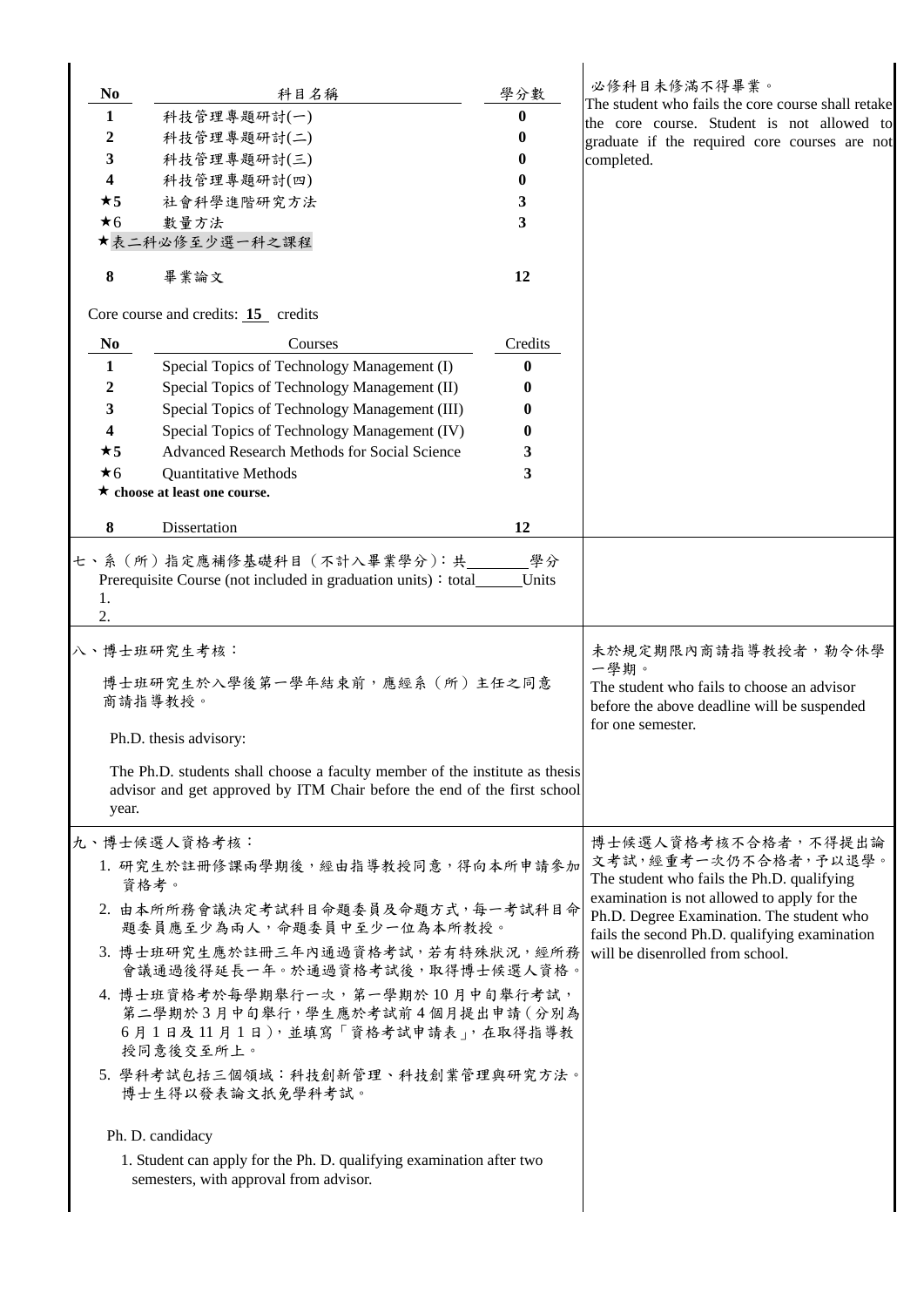- 2. The ITM Institute affairs committee will form an examination affairs committee and decide the way to create questions. Each subject is designed by one examination affairs committee with at least two faculty members and at least one of them must be ITM faculty.
- 3. The Ph. D. students must pass all subjects of the qualifying examination within 3 years. The extension to 4 years is possible after getting approval from the ITM Institute Affairs committee extending for one additional year. The Ph.D. candidacy can be only approved after passing all subjects of qualifying examinations
- 4. The Ph. D. qualifying examination is held every semester, in Mid-October for Fall semester and mid-March for Spring semester. The student who intends to take the Ph. D. qualifying examination should apply for the Ph. D. qualifying examination four months in advance (application deadlines are June 1 and November 1 for Spring and Fall semester, respectively) by getting approval from thesis advisor and submitting Application form for Ph. D. qualifying examination to the ITM office.
- 5. Qualifying examination covers three areas: Technology and Innovation Management, Technology and Entrepreneurial Management and Research Method. Student is allowed to waive the qualifying examination by publishing journal paper.

以發表論文扺免學科考試:博士生得以發表或接受之論文申請扺免博士 班資格學科考試,惟論文需以在本所就讀期間完成者。除教師外,該生 為該篇論文的唯一學生作者。用於扺免學科考試的論文,不包括於畢業 所需發表之論文。每篇論文可扺免學科認定標準如下表:

| 期刊名稱                           | 每篇論文可抵免學科考試 |
|--------------------------------|-------------|
| 國科會管理學門的第一級期刊<br>(以入學前一年為參考資料) | 二科          |
| SCI、SSCI 所列之期刊                 | 一科          |

The Ph. D. qualifying examination can be substituted by getting journal paper published if the journal paper is published in the period of the Ph. D. program. Besides the advisor, the student should be the only one student author of the journal paper. The journal paper used to substitute the Ph. D. qualifying examination should not be included as part of the Journal papers required for meeting the requirement for graduation.

The Ph. D. qualifying examination can be substituted by a journal paper according to the following table:

| Journal Criteria                                                                                                                        | Number of Subjects of<br>qualifying examination can be<br>waived |
|-----------------------------------------------------------------------------------------------------------------------------------------|------------------------------------------------------------------|
| <b>First Class Management Journals</b><br>suggested by National Science Council<br>(based on the data prior to student's<br>enrollment) | Two subjects                                                     |
| SCI and SSC journals                                                                                                                    | One subject                                                      |

6. 資格考試以筆試行之。資格考試成績以七十分為及格,一百分為滿分。 不及格者,均得於次學期或次學年舉行重考,重考以一次為限。

The Ph. D. Qualifying Examination is a written test. The passing grade and full marks of the Ph. D. Qualifying Examination are 70 and 100, respectively. The student who fails the Ph. D. Qualifying Examination is allowed to retake the Ph. D. Qualifying Examination only once in the following semester or following year.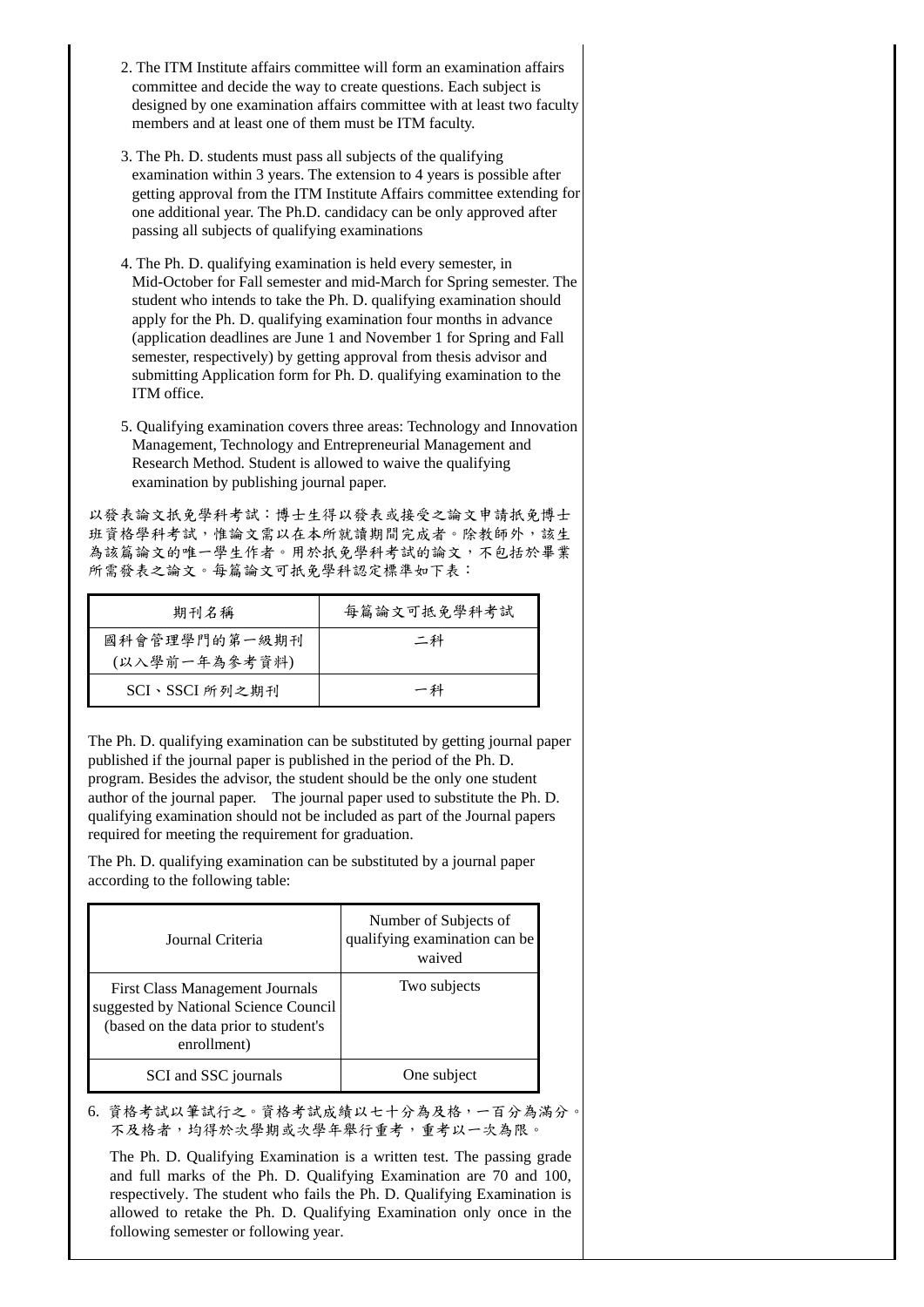| 十、博士學位考試(論文考試):<br>通過博士候選人資格考核,並完成研究論文初稿者得於當學期完成註冊<br>選課後,於預定舉行論文考試日期至少二十天前提出論文考試申請。<br>論文考試成績以70分為及格。                                                                                                                                                                                                                                      | 論文考試成績佔畢業成績 50%。<br>論文不及格而修業年限未屆滿者,得於次學<br>年或次學期申請重考一次,重考仍不及格<br>者,予以退學。重考及格者之成績,概以70<br>分計算。                                                                                                                                                                                                                       |
|---------------------------------------------------------------------------------------------------------------------------------------------------------------------------------------------------------------------------------------------------------------------------------------------------------------------------------------------|---------------------------------------------------------------------------------------------------------------------------------------------------------------------------------------------------------------------------------------------------------------------------------------------------------------------|
| Ph. D. Degree Examination (thesis examination)<br>The student who has obtained Ph.D. candidacy, finished the draft of Ph.D.<br>thesis and also registered in that semester, can apply for the Ph. D. Degree<br>Examination in that semester and at least 20 days before the date<br>scheduled for the examination. The passing grade is 70. | The Ph. D. Degree Examination occupies 50%<br>of graduation grade. The student who fails the<br>Ph. D. Degree Examination can retake the<br>examination in the next semester or next school<br>year if the maximum period of study has not<br>been reached. The passing grade for the retaken<br>examination is 70. |
| 十一、其 他:<br>研究生英語能力畢業標準:本所未定<br>Other:<br>English proficiency standard : $n/a$                                                                                                                                                                                                                                                               | 依「國立中興大學學生英文能力畢業標準檢<br>定辦法」第2條規定,授權系所自訂研究生<br>英語能力畢業標準。(98.3.26 第57次教務會<br>議訂定)<br>According to article 2 of NCHU English<br>Proficiency Requirement for Students, the<br>English Proficiency Requirement is decided by<br>each institute. (amended by NCHU Academic<br>Affairs Meeting on Mar. 26, 2009)           |

※必修科目及畢業學分數規定,由系所依各學年課程規劃表填列。 ※相關章程規定查詢網址:[http://www.nchu.edu.tw/~indodep/chinese/rule.htm](http://www.nchu.edu.tw/%7Eindodep/chinese/rule.htm) ※ 英文翻譯若有爭議以中文解釋為準

※ Core course and Credit Requirement are based on curriculum plan of the Institute?

※ For more information about relevant regulations: http://www.nchu.edu.tw/~indodep/chinese/rule.htm ※ In case of discrepancy between the Chinese version of terms & rules and its English translation, the Chinese version shall prevail.

系承辦人: 系主任(所長)簽章: 105 年 1 月 25 日

Office TA: Mei-Li Chen Institute Chair : Ernest Chang Jan. 25, 2016